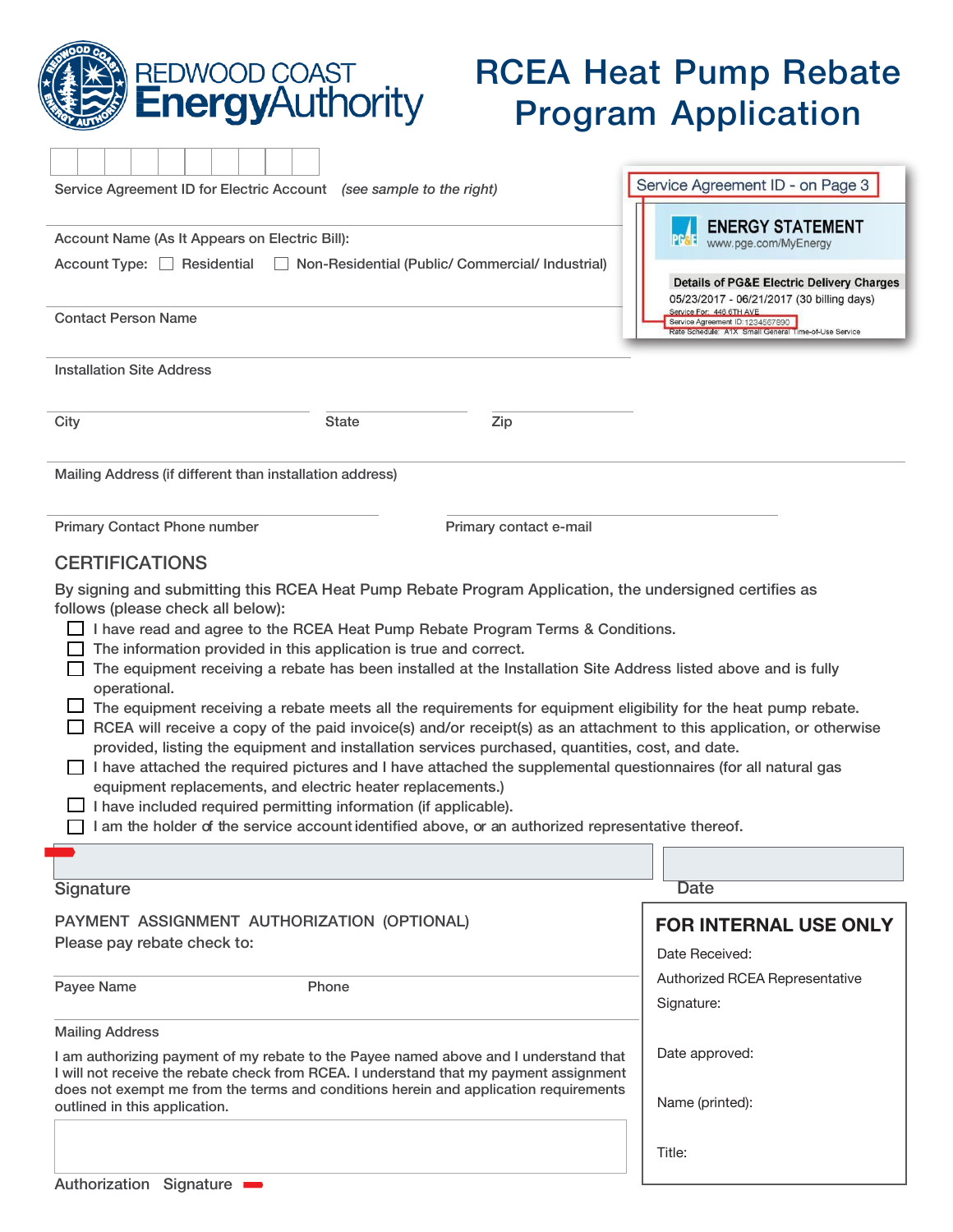Refer to RCEA at [www.redwoodenergy.org/rcea-rebates](http://www.redwoodenergy.org/rcea-rebates) for eligibility requirements, rebate code, specifications, building type and rebate per unit.

Building Type (Non-Residential accounts only- Describe your building usage: i.e. school):

Residential Building Type

Mobile Home

Multi-family Building (3 or more units)

Single Family Building (Duplex or less)

## HEAT PUMP WATER HEATER INFORMATION

| Rebate<br>Code | Manufacturer | <b>Model Number</b> | Size<br>(Gal) | <b>UEF</b> | Date<br>Installed | Smart<br>Unit? | Smart<br>Kicker | Number of<br><b>Units</b> | Rebate<br>per Unit | <b>Total</b><br>Rebate | Pre-Install<br>Fuel | Pre-Instal<br>Size (Gal) |
|----------------|--------------|---------------------|---------------|------------|-------------------|----------------|-----------------|---------------------------|--------------------|------------------------|---------------------|--------------------------|
| Example:       | Rheem        | XE40T10HS45UO       | 40            | 3.75       | 01/01/2021        | <b>Yes</b>     | \$200           |                           | \$600              | \$800                  | Propane             | 50                       |
|                |              |                     |               |            |                   |                |                 |                           |                    |                        |                     |                          |
|                |              |                     |               |            |                   |                |                 |                           |                    |                        |                     |                          |
|                |              |                     |               |            |                   |                |                 |                           |                    |                        |                     |                          |
|                |              |                     |               |            |                   |                |                 |                           |                    |                        |                     |                          |
|                |              |                     |               |            |                   |                |                 |                           | <b>Total</b>       |                        |                     |                          |

## HEAT PUMP SPACE HEATER INFORMATION

| Rebate<br>Code<br>Example:<br>HP002 | Manufacturer<br><b>Mitsubishi</b> | <b>Model Number</b><br>MSZ-GL24NA | <b>SEER</b><br>20.5 | <b>HSPF</b><br>10 | Date<br>Installed?<br>01/01/2021 | # of<br>Systems | Rebate<br>per System<br>\$500 | Capacity<br>(Tons)<br>$\overline{2}$ | Rebate<br>per Ton<br>\$150 | Pre-Install<br>Fuel<br>Propane | <b>Total</b><br>Rebate<br>\$800 |
|-------------------------------------|-----------------------------------|-----------------------------------|---------------------|-------------------|----------------------------------|-----------------|-------------------------------|--------------------------------------|----------------------------|--------------------------------|---------------------------------|
|                                     |                                   |                                   |                     |                   |                                  |                 |                               |                                      |                            |                                |                                 |
|                                     |                                   |                                   |                     |                   |                                  |                 |                               |                                      |                            |                                |                                 |
|                                     |                                   |                                   |                     |                   |                                  |                 |                               |                                      |                            |                                |                                 |
|                                     |                                   |                                   |                     |                   |                                  |                 |                               |                                      | Total                      |                                |                                 |

HP005 Panel Upgrade \$500

Permit #:

Rebate limit: Each residential customer can apply for up to \$3,000 total rebates; Commercial customers can apply for up to

\$5,000 total rebates.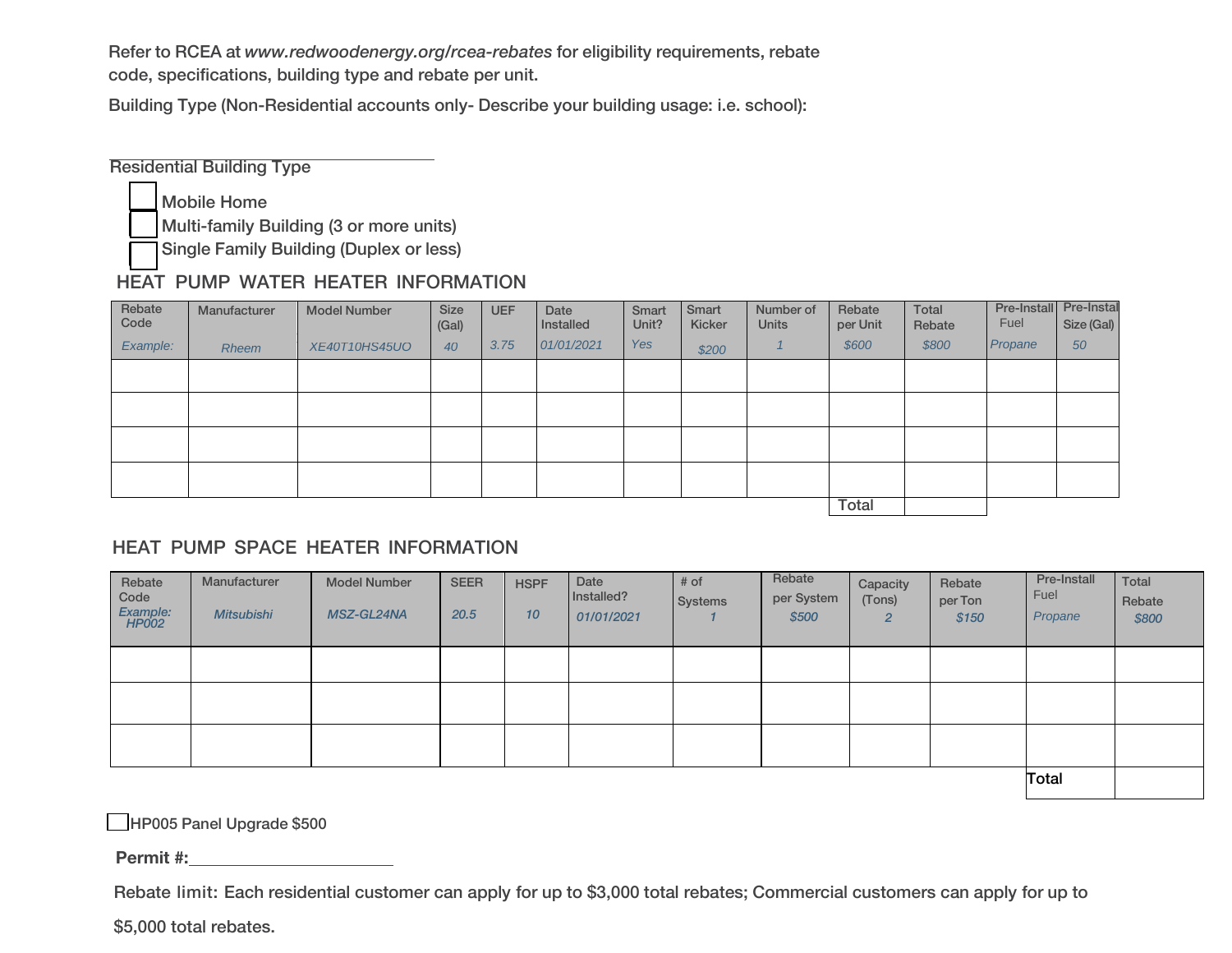PROOF OF PURCHASE: Please attach a copy of a paid invoice/receipt showing the equipment installed, number of units, and cost. The invoice or receipt must have a legible date and location of purchase, as well as the method of payment. Invoice/receipt documentation will not be returned to Applicant; please submit copies only.

PROOF OF INSTALLATION: Please submit a photo of your installed equipment.

Check here if you want to allow RCEA to use your photo for promotional materials.

Please sign the application and submit the complete application and supporting documentation by e-mail to [rebates@redwoodenergy.org](mailto:rebates@redwoodenergy.org), online at [www.redwoodenergy.org/rcea-rebates](http://www.redwoodenergy.org/rcea-rebates), by fax at

707-269-1777 or deliver to: Redwood Coast Energy Authority Attn: Heat Pump Rebate Program 633 Third St Eureka, CA 95501

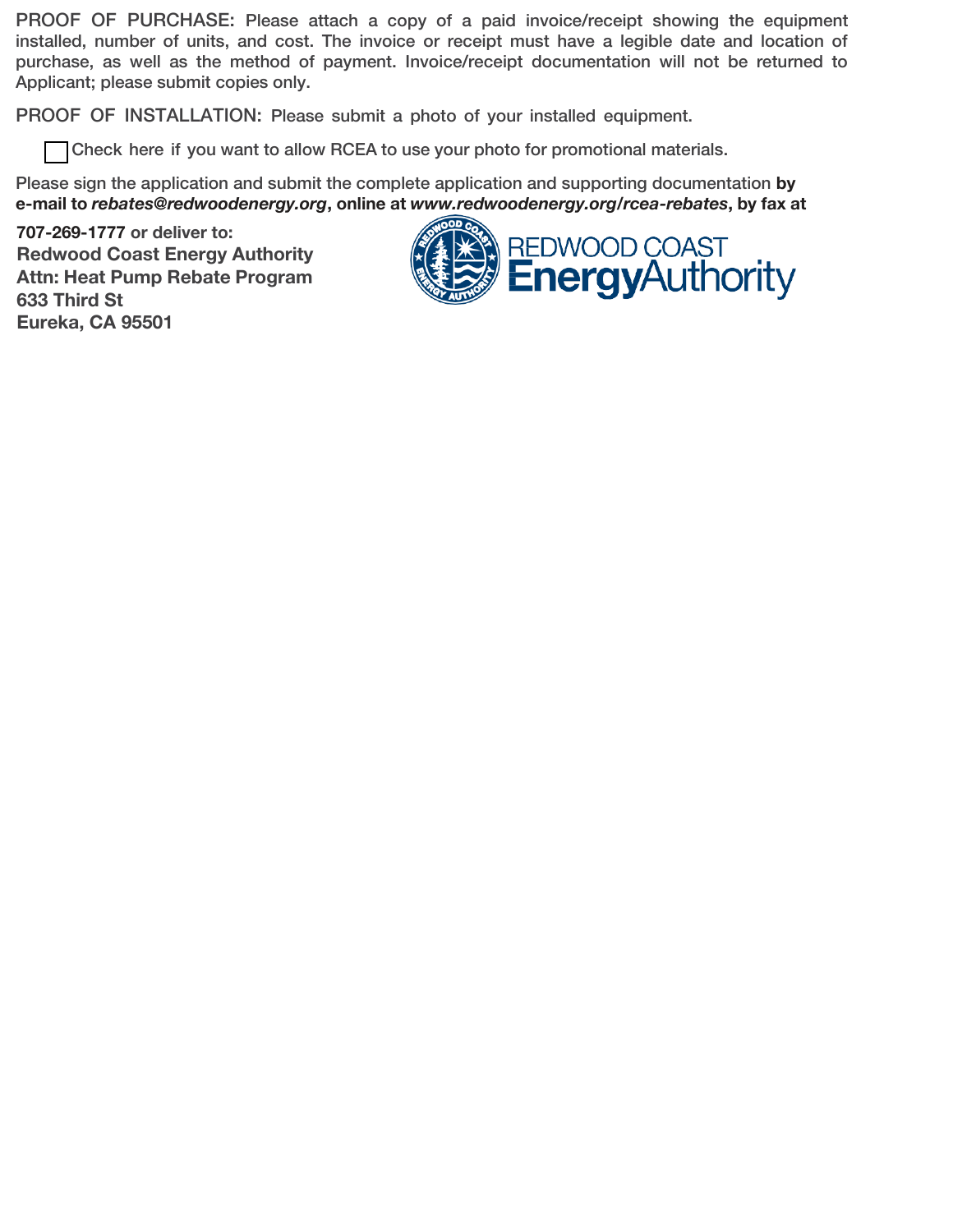## REDWOOD COAST ENERGY AUTHORITY (RCEA) HEAT PUMP REBATE PROGRAM TERMS AND CONDITIONS

- 1. ELIGIBILITY: Applicant's eligibility to participate in the RCEA Heat Pump Rebate Program ("Rebate Program") in accordance with this application is conditioned upon the following criteria:
	- a. Applicant is an existing RCEA Community Choice Energy customer with electric service at the equipment installation site.
	- b. Applicant's electric meter is charged the public purpose fund surcharge.
	- c. The equipment installation site is located in Humboldt County, California.
	- d. The equipment has been installed within 6 months from date listed on the purchase documentation and is fully functional.
	- e. The installed equipment is new and meets all eligibility requirements, as identified in the RCEA Equipment Rebate Catalog at [www.redwoodenergy.org/rcea-rebates](http://www.redwoodenergy.org/rcea-rebates) ("Rebate Catalog").
	- f. The application and all required supporting documentation has been submitted online, postmarked, or received by RCEA staff within 6 months of the date listed on the installation documentation.
- 2. ENERGY SAVINGS AND EQUIPMENT LIFE: Applicant understands that incentives are offered for the purpose of providing RCEA and/or the California Public Utilities Commission (CPUC) reduced energy consumption and/or associated emission reductions over the life of the equipment being installed. If any rebated equipment is removed, disabled, or otherwise discontinue to be used during the rated life of the equipment or within five years from receipt of rebate, whichever is less, the Applicant shall refund a prorated amount of the incentive received based on the percentage of equipment life for which the equipment was not in use.
- 3. REBATE TERMS: Applicant understands the rebate amount is determined by the amount listed on the Rebate Table on the date the application is received. Failure to submit a complete application may result in delay or rejection of a filed application. Complete applications must include all required application information, signature(s), copies of proof(s) of purchase and other required documentation for all equipment as referenced in this application. The rebate amount cannot exceed the purchase price of the equipment, nor can it include taxes or shipping costs. Additional information or documentation may be required for some rebates. Applicant shall repay the full amount of the rebate, together with penalty equal to up to 1.5 times the amount of the rebate to be imposed in RCEA's discretion, in the event RCEA determines at any time that (a) the equipment was never installed at the address identified in this application, (b) the rebate was procured through intentionally misrepresented facts, or (3) the rebate was fraudulently obtained. Service accounts at properties which RCEA staff and Board of Directors own or reside may not receive full rebate amounts.
- 4. REBATE PAYMENTS: Rebate payments will be made by check and will be issued within 30 business days following application approval. RCEA may request a completed and signed IRS Form W-9 before releasing the rebate payment.
- 5. SITE ACCESS AND VERIFICATION: Applicant will allow, if requested, a representative from RCEA, the CPUC, or any RCEA-authorized third party reasonable access to the property to verify the installed equipment. Applicant understands a rebate will not be issued if they refuse to allow verification, when required before rebate approval. The Applicant represents that they have legal control over the site and permission from the property owner, occupant, or named customer account holder, as applicable, to enter this agreement.
- 6. INSTALLATION: Equipment must be installed in compliance with all applicable federal, state, and local laws, and manufacturer's specifications, including installation contractor licensing requirements, as applicable.
- 7. DOUBLE DIPPING: Applicant may not apply for or receive incentives from any other CPUC-funded energy efficiency program for the equipment listed in this application. Equipment discounted by a CPUC-funded energy efficiency program at the point of sale is not eligible for rebates through this program.